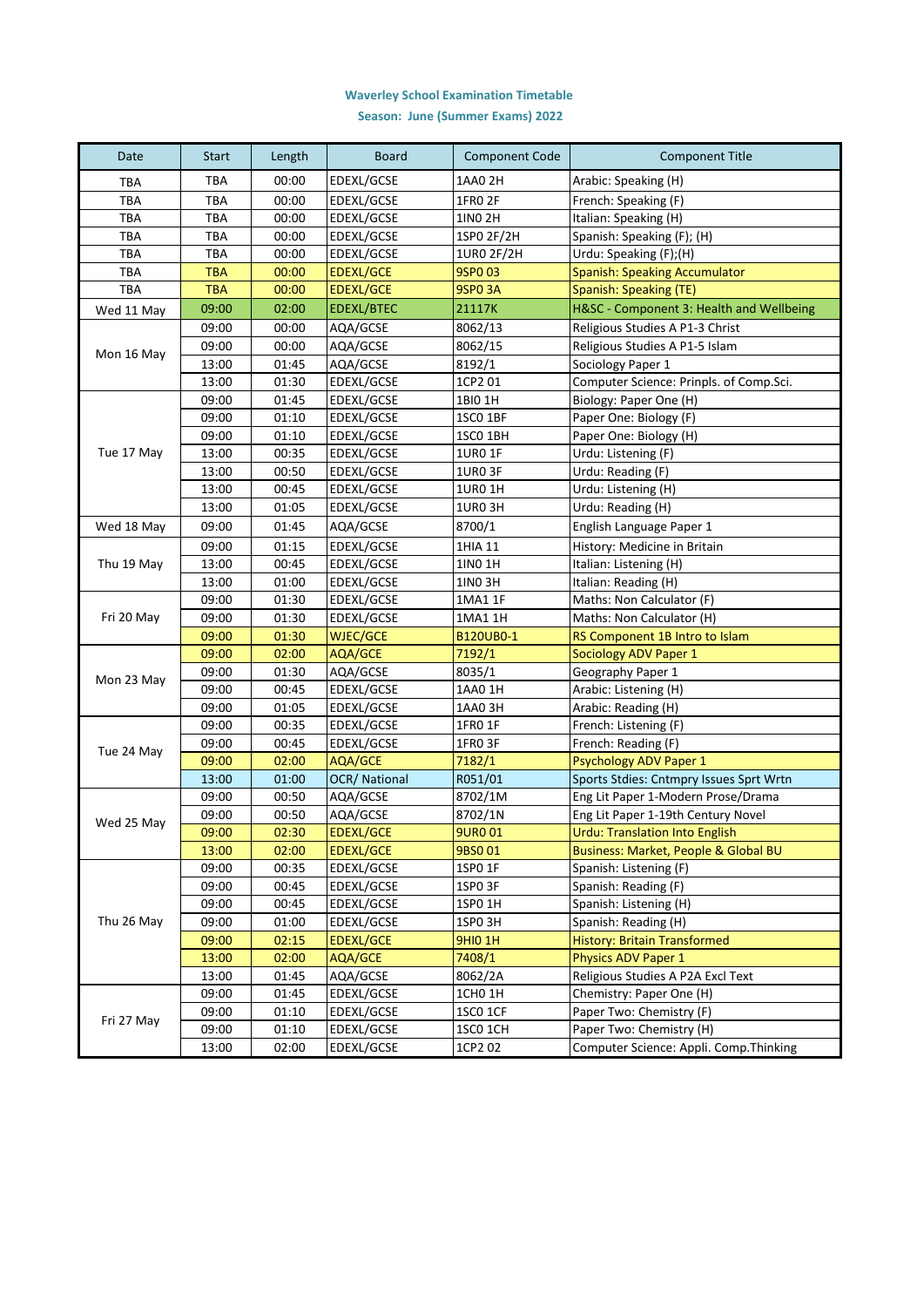| Date       | <b>Start</b> | Length | <b>Board</b>        | <b>Component Code</b> | <b>Component Title</b>                          |
|------------|--------------|--------|---------------------|-----------------------|-------------------------------------------------|
| Mon 06 Jun | 09:00        | 02:00  | <b>OCR/GCE</b>      | H418/01               | Law: Legal Systm & Crmnl Law Wrtn               |
|            | 13:00        | 01:25  | EDEXL/GCSE          | 1AA0 4H               | Arabic: Writing (H)                             |
|            | 09:00        | 01:30  | <b>EDEXL/GCSE</b>   | 1MA1 2F               | Maths: Calculator (F)                           |
|            | 09:00        | 01:30  | <b>EDEXL/GCSE</b>   | 1MA1 2H               | Maths: Calculator (H)                           |
| Tue 07 Jun | 09:00        | 03:00  | AQA/GCE             | 7712/1                | English Literature A ADV P1                     |
|            | 09:00        | 02:40  | <b>EDEXL/GCE</b>    | <b>9URO 02</b>        | <b>Urdu: Translation Into Urdu</b>              |
|            | 09:00        | 02:00  | <b>EDEXL/GCE</b>    | 9SP0 01               | Spanish: Listen, Read. & Translation            |
|            | 13:00        | 01:20  | EDEXL/GCSE          | <b>1UR0 4F</b>        | Urdu: Writing (F)                               |
|            | 13:00        | 01:25  | EDEXL/GCSE          | <b>1URO 4H</b>        | Urdu: Writing (H)                               |
|            | 13:00        | 02:00  | AQA/GCE             | 7192/2                | <b>Sociology ADV Paper 2</b>                    |
|            | 13:00        | 01:30  | AQA/GCSE            | 8035/2                | Geography Paper 2                               |
|            | 13:00        | 02:00  | <b>EDEXL/GCE</b>    | 9MA001                | <b>Maths: Pure Mathematics 1</b>                |
|            | 09:00        | 02:00  | <b>AQA/GCE</b>      | 7182/2                | <b>Psychology ADV Paper 2</b>                   |
| Wed 08 Jun | 09:00        | 01:45  | AQA/GCSE            | 8702/2                | English Literature Paper 2                      |
|            | 09:00        | 01:30  | WJEC/GCE            | B120U20-1             | RS Component 2 Intro to Philosophy              |
|            | 09:00        | 01:20  | EDEXL/GCSE          | 1HIA 31               | Weimar & Nazi Germany                           |
|            | 09:00        | 02:00  | <b>WJEC/GCE</b>     | A120UB0-1             | RS COMPONENT1B Study of Islam                   |
|            | 09:00        | 02:00  | <b>EDEXL/GCE</b>    | 9BS002                | <b>Business: Activs, Decision &amp; Strats.</b> |
| Thu 09 Jun | 13:00        | 01:45  | EDEXL/GCSE          | 1PH0 1H               | Physics: Paper One (H)                          |
|            | 13:00        | 01:10  | EDEXL/GCSE          | 1SCO 1PF              | Paper Three: Physics (F)                        |
|            | 13:00        | 01:10  | <b>EDEXL/GCSE</b>   | 1SCO 1PH              | Paper Three: Physics (H)                        |
|            | 13:00        | 02:00  | AQA/GCE             | 7402/1                | <b>Biology ADV Paper 1</b>                      |
|            | 09:00        | 01:45  | AQA/GCSE            | 8700/2                | English Language Paper 2                        |
|            | 09:00        | 01:30  | <b>EDEXL/GCE</b>    | <b>9HIO 2H</b>        | <b>History: The Usa</b>                         |
| Fri 10 Jun | 13:00        | 02:00  | AQA/GCE             | 7408/2                | <b>Physics ADV Paper 2</b>                      |
|            | 13:00        | 01:45  | AQA/GCSE            | 8192/2                | Sociology Paper 2                               |
|            | 09:00        | 01:30  | EDEXL/GCSE          | 1MA13F                | Maths: Calculator (F)                           |
|            | 09:00        | 01:30  | EDEXL/GCSE          | 1MA13H                | Maths: Calculator (H)                           |
|            | 09:00        | 02:00  | AQA/GCE             | 7405/1                | <b>Chemistry ADV Paper 1</b>                    |
| Mon 13 Jun | 09:00        | 02:00  | AQA/GCE             | 7192/3                | <b>Sociology ADV Paper 3</b>                    |
|            | 13:00        | 01:15  | <b>OCR/National</b> | R081/01               | Creative Imedia: Preprdctn Skills Wtn           |
|            | 13:00        | 02:00  | <b>OCR/GCE</b>      | H418/02               | Law: Law Making & the Law of Tort Wtn           |
|            | 09:00        | 01:00  | AQA/GCSE            | 8035/3                | Geography Paper 3                               |
|            | 09:00        | 02:00  | <b>WJEC/GCE</b>     | A120U20-1             | RS COMPONENT2 Philosophy of Religion            |
| Tue 14 Jun | 09:00        | 01:30  | WJEC/GCE            | B120U30-1             | RS COMPONENT3 Intro Religion & Ethics           |
|            | 13:00        | 01:20  | EDEXL/GCSE          | 1IN0 4H               | Italian: Writing (H)                            |
|            | 13:00        | 02:00  | <b>EDEXL/GCE</b>    | 9MA0 02               | <b>Maths: Pure Mathematics 2</b>                |
| Wed 15 Jun | 09:00        | 01:45  | EDEXL/GCSE          | 1BI0 2H               | Biology: Paper Two (H)                          |
|            | 09:00        | 01:10  | EDEXL/GCSE          | 1SCO 2BF              | Paper Four: Biology (F)                         |
|            | 09:00        | 01:10  | EDEXL/GCSE          | 1SCO 2BH              | Paper Four: Biology (H)                         |
|            | 09:00        | 02:15  | <b>EDEXL/GCE</b>    | <b>9URO 03</b>        | Urdu: Listening, Reading, Writing               |
| Thu 16 Jun | 09:00        | 00:55  | EDEXL/GCSE          | 1HIA B4               | History: Early Elizabethan                      |
|            | 09:00        | 02:00  | AQA/GCE             | 7408/3/A              | Physics ADV P3 Sections A & B Opt A             |
|            | 09:00        | 02:00  | AQA/GCE             | 7182/3                | <b>Psychology ADV Paper 3</b>                   |
|            | 13:00        | 01:15  | EDEXL/GCSE          | 1FR04F                | French: Writing (F)                             |
|            | 13:00        | 02:00  | EDEXL/GCE           | 9BS003                | <b>Investigating Business</b>                   |
| Fri 17 Jun | 09:00        | 01:15  | EDEXL/GCSE          | 1SP0 4F               | Spanish: Writing (F)                            |
|            | 09:00        | 01:20  | EDEXL/GCSE          | 1SP0 4H               | Spanish: Writing (H)                            |
|            | 09:00        | 02:00  | AQA/GCE             | 7402/2                | <b>Biology ADV Paper 2</b>                      |
|            | 09:00        | 02:40  | <b>EDEXL/GCE</b>    | 9SP0 02               | Spanish: Writ. Resp. Works & Trans              |